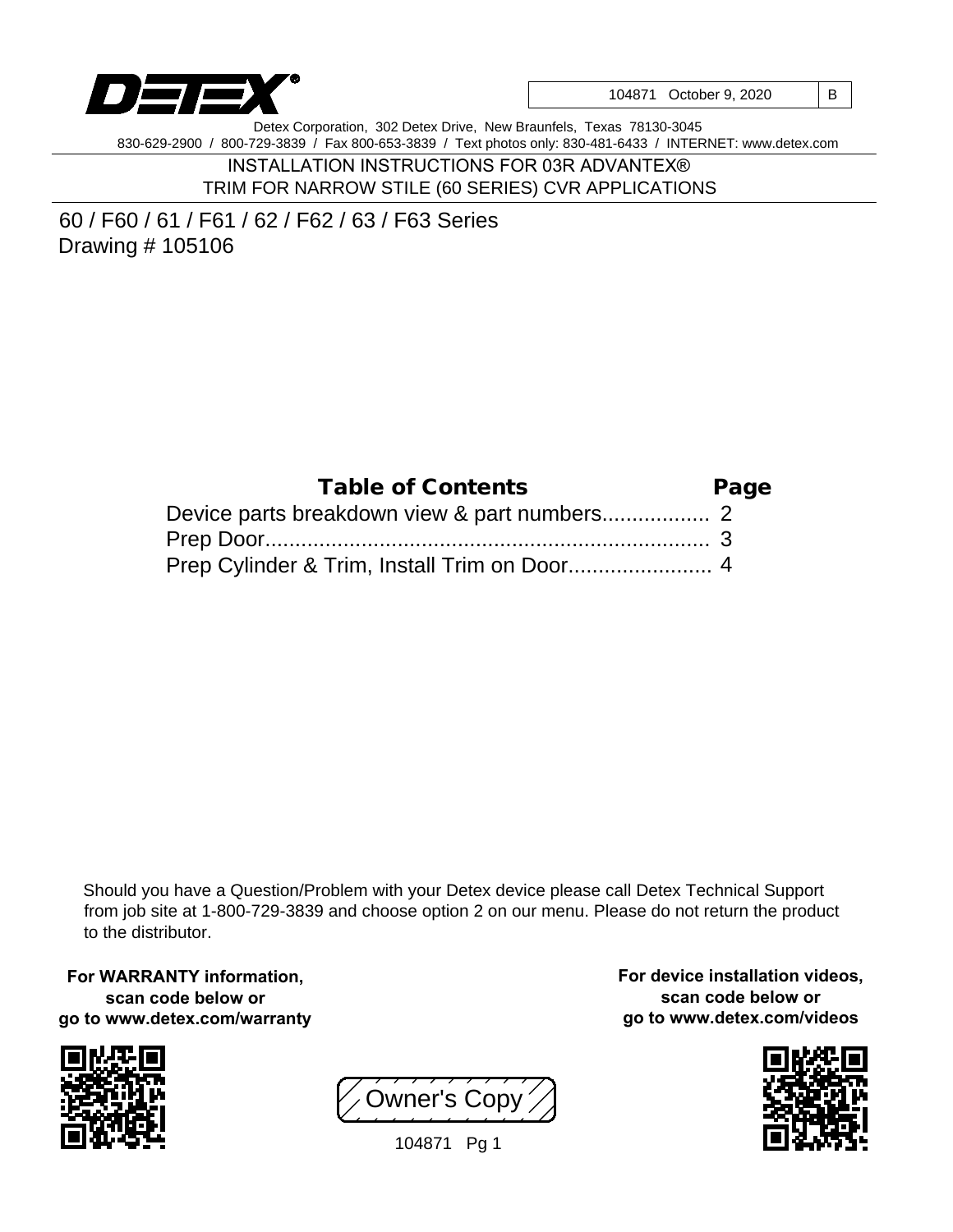

| PARTS BREAKDOWN |              |                |                                                          |  |
|-----------------|--------------|----------------|----------------------------------------------------------|--|
| Item            | P/N          | <b>OTY</b>     | Description                                              |  |
|                 | 105104-7     |                | 03R TRIM HOUSING, CVR NARROW, 626 FINISH                 |  |
| 2               | 105105       | $\mathfrak{p}$ | HEX STANDOFF, CVR 03 TRIM NARROW                         |  |
| 3               | 105238-1     |                | TRIM TAILPIECE ASSY, 03 FUNCTION, CVR, 03R               |  |
|                 | 105622-124   | $\mathfrak{p}$ | SCREW, 10-24 X 1-1/2" LONG, PFH, S.S. (for 1-3/4" door)  |  |
| 4               | 105622-128   | 2              | SCREW, 10-24 X 1-3/4" LONG, PFH, S.S. (for 2" door)      |  |
|                 | 105622-132   | $\mathfrak{p}$ | SCREW, 10-24 X 2" PFH, LONG, S.S. (for 2-1/4" door)      |  |
| 5               | 105239-1     |                | TAILPIECE, 2-1/4" THK DOOR, CVR                          |  |
| 6               | ECL-445-7-DD |                | CYLINDER, RIM, 5 PIN, SATIN CHROME<br>(*sold separately) |  |
|                 | RC7-626      |                | CYLINDER, RIM, 7 PIN, SATIN CHROME<br>(*sold separately) |  |
| 7               | 105285       |                | TEMPLATE, PAPER, 03R TRIM PREP (not shown)               |  |

Must use BP12 backplate (supplied with exit device)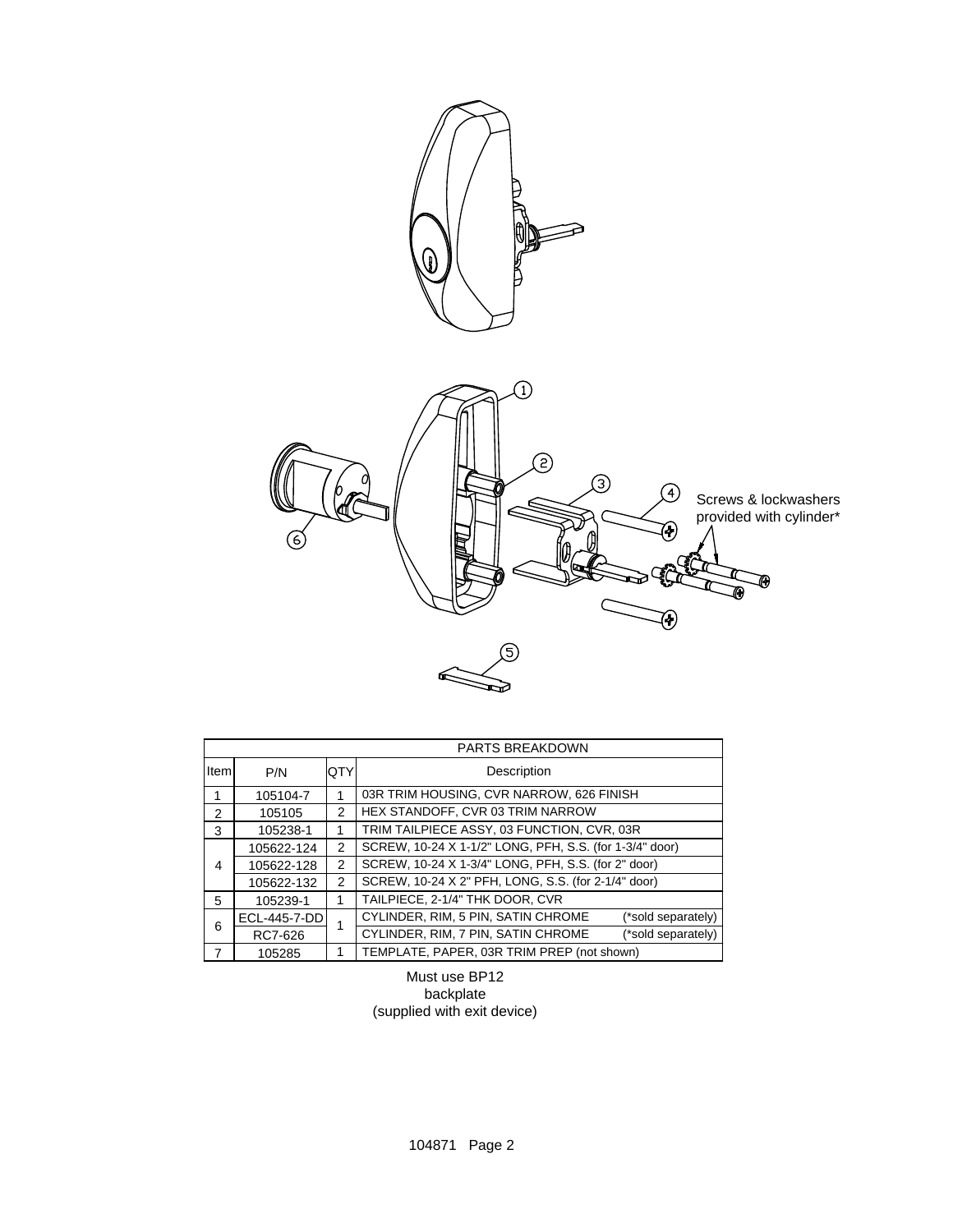